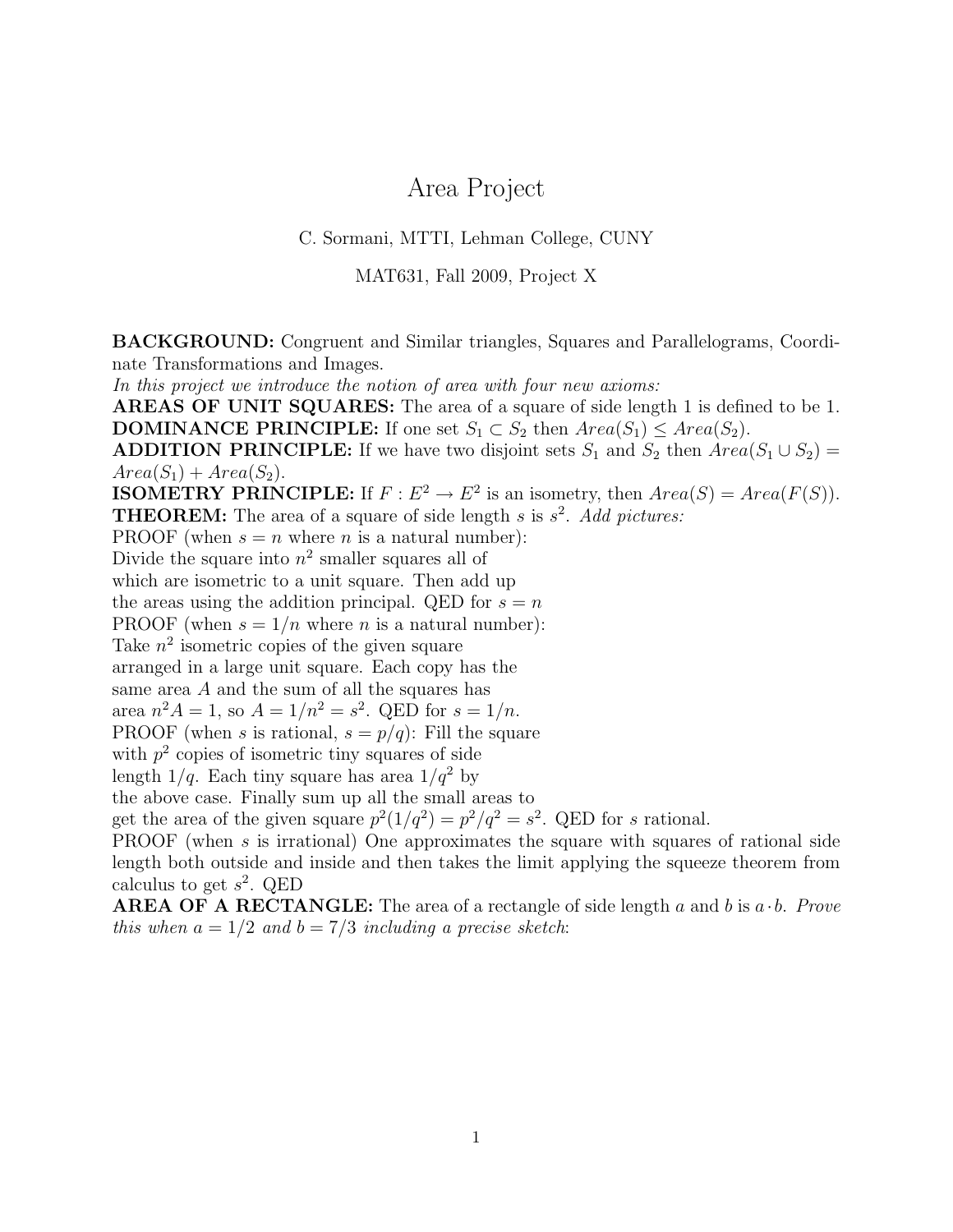**AREA OF A RIGHT TRIANGLE:** The area of a right triangle  $\triangle ABC$  with right angle at C is  $AC \cdot BC/2$ .

- Proof: Fill in justifications:
- 1) Let M be the midpoint of AB.
- 2) The reflection through  $M$ ,  $r_M$  is an isometry.
- 3)  $r_M(A) = B$  and  $r_M(B) = A$ .
- 4) Let  $C' = r_M(C)$ , then  $Area(\Delta ABC) = Area(\Delta BAC')$
- 5)  $ACBC'$  form a rectangle.
- 6) The rectangle's area is  $AC \cdot BC$ .
- 7) The area of the triangles add up the the rectangle.
- 8) The area of the triangle is  $AC \cdot BC/2$ .

**AREA OF A GENERAL TRIANGLE:** If  $\triangle ABC$  is any triangle we can choose one side to be the base. Suppose this side is AB. Next we drop an altitude to the base to find a point  $P \in \overleftrightarrow{AB}$  such that  $\overleftrightarrow{CP}$  is perpendicular to  $\overleftrightarrow{AB}$ . The length  $\overleftrightarrow{CP}$  is called the height. The area of the triangle is then  $(1/2)$  base times height:  $(1/2)AB \cdot CP$ .

Prove this by adding up the areas of the right triangles when  $P \in AB$  right here. (Prove the other cases on the back of the last page):

AREA OF A PARALLELOGRAM: If ABCD form a parallelogram, and we say AB is the base, then we drop an altitude to the base to find a point  $P \in \overrightarrow{AB}$  such that  $\overrightarrow{CP}$  is perpendicular to  $\overrightarrow{AB}$ . The length  $\overrightarrow{CP}$  is called the height. The area of the parallelogram is then  $(1/2)$  base times height:  $(1/2)AB \cdot CP$ . Prove this:

## AREA OF A REGULAR POLYGON: A regular

polygon with  $n$  sides can be broken up into

 $n$  isosceles triangles each with height  $h$  and

base b, so the area of the polygon is  $n(1/2)$ bh.

**DEFINING** II: The definition of  $\pi$  is one half the circumference of a unit circle. This can be used to find the area of a unit circle.

AREA INSIDE A CIRCLE: A unit circle can be placed

between two regular polygons so its area is between their

areas. The inside polygon is inscribed the outside one is

circumscribed. As we take  $n$  to infinity, we see the heights

approach the radius  $r$ . Also notice that  $nb$  approaches

the circumference, which is  $2\pi$ . So the areas of the regular

polygons both inside and outside are approaching  $2\pi r(1/2)r = \pi r^2$ .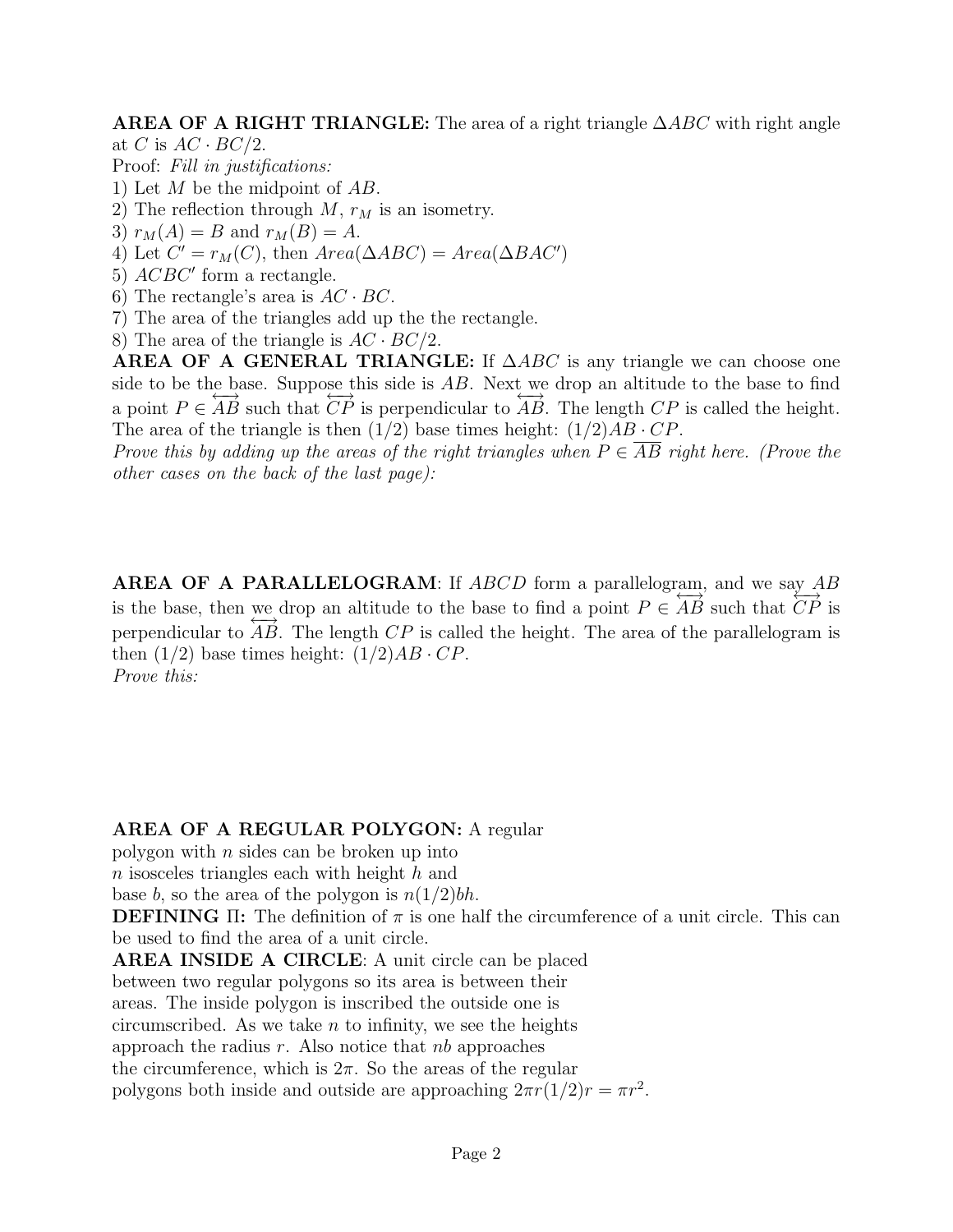AREAS OF OTHER SHAPES: The areas of other shapes are found by approximating with many tiny squares, summing their areas and taking limits. This is made clear using integration and calculus. If F is an isometry then  $Area(F(S)) = Area(S)$  because we can map all the small squares approximating S to small squares approximating  $F(S)$ . Draw this:

SKEW TRANSFORMATIONS PRESERVE AREA: Recall that a skew transformation along the x axis has the formula  $F(x, y) = (x + yk, y)$ . We claim this preserves area:  $Area(S) = Area(F(S))$ . To see this first observe that the skew along the x axis of a square whose base is parallel to the x axis is a parallelogram whose base and height are the same. Draw this:

So if you approximate a set S with many small squares, you can approximate  $F(S)$  with many small parallelograms. The total areas will be the same. Draw this:

**DILATIONS BY** r **SCALE AREA BY**  $r^2$ : Recall a dilation by scale  $r > 0$  is a map  $dil_r: E^2 \to E^2$  such that  $dil_r(P_1, P_2) = (rP_1, rP_2)$  and that distances scale by r under a dilation:  $d(di<sub>r</sub>(P), dil<sub>r</sub>(Q)) = rd(P,Q)$ . Dilations preserve angles and so they take squares to squares. If we dilate a square by  $dil_r$  then the square's area goes from  $s^2$  to  $(rs)^2 = r^2s^2$ . The new area is  $r^2$  times the old area. Draw this right here:

If you dilate a shape filled with squares by  $dil<sub>r</sub>$  then all the squares have their areas scale by  $r<sup>2</sup>$  and so the total area scales by  $r<sup>2</sup>$  and so does the limit. Thus any shape's area scales by r 2 . Draw this:

**AREAS OF CIRCLES:** The area of a circle of radius R is  $\pi R^2$ . PROOF: Fill in justifications. 1.  $Area(C(P,R)) = Area(T_P(C(P,R))$ 2.  $= Area(C(O, R))$ 3.  $= Area(dil_B(C(O, 1)))$ 4.  $= R^2 Area(C(O, 1))$ 5.  $= R^2 \pi$ .